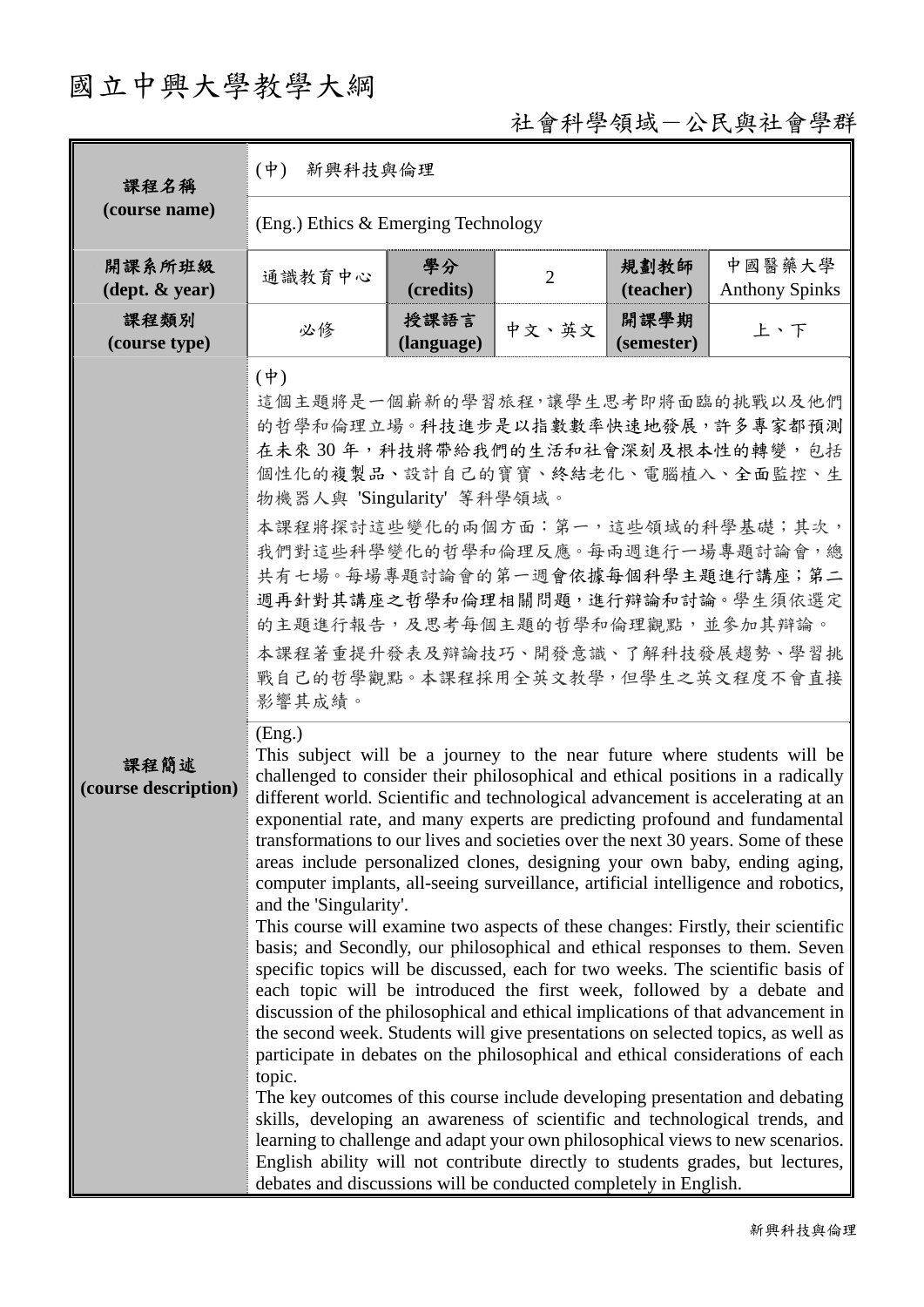先修課程 フレッジ<br>
(prerequisites)

#### 課程目標與核心能力關聯配比**(%)**

**(relevance of course objectives and core learning outcomes)** 

| (relevance of course objectives and core learning outcomes)                  |                                                                                                                                                                                                                                                                                   |  |                                                                                                                                                               |               |  |
|------------------------------------------------------------------------------|-----------------------------------------------------------------------------------------------------------------------------------------------------------------------------------------------------------------------------------------------------------------------------------|--|---------------------------------------------------------------------------------------------------------------------------------------------------------------|---------------|--|
| 課程目標                                                                         | course objectives                                                                                                                                                                                                                                                                 |  | 核心能力<br>core learning<br>outcomes                                                                                                                             | 配比<br>總計 100% |  |
| 本課程目標包括教導學生有關新<br>興科技的知識,並透過不同型態                                             | The objectives of this course include<br>providing students with knowledge<br>about emerging technologies,<br>refining the intellectual skills of<br>critical thinking and self-analysis,<br>and developing articulation skills<br>through various forms of public<br>discussion. |  | 人文素養                                                                                                                                                          | 0%            |  |
| 的討論方式,提升學生批判分析<br>能力及發言技巧。                                                   |                                                                                                                                                                                                                                                                                   |  | 科學素養                                                                                                                                                          | 40%           |  |
|                                                                              |                                                                                                                                                                                                                                                                                   |  | 溝通能力                                                                                                                                                          | 0%            |  |
|                                                                              |                                                                                                                                                                                                                                                                                   |  | 創新能力                                                                                                                                                          | 0%            |  |
|                                                                              |                                                                                                                                                                                                                                                                                   |  | 國際視野                                                                                                                                                          | 0%            |  |
|                                                                              |                                                                                                                                                                                                                                                                                   |  | 社會關懷                                                                                                                                                          | 60%           |  |
| 課程目標之教學方法與評量方法<br>(teaching and assessment methods for course objectives)    |                                                                                                                                                                                                                                                                                   |  |                                                                                                                                                               |               |  |
| 教學方法 (teaching methods)                                                      | 學習評量方式 (evaluation)                                                                                                                                                                                                                                                               |  |                                                                                                                                                               |               |  |
| 講授                                                                           | Debate Moderator 5%<br>Discussion Moderator 5%<br>Class participation 10%<br>Debate 15%                                                                                                                                                                                           |  | <b>Class Attendance</b><br>$1st$ absence 0%<br>$2nd$ absence - 2%<br>$3rd$ absence - 3% (total -5%)<br>$4th$ absence - 4% (total -9%)<br>$>4$ absences = fail |               |  |
|                                                                              | Presentation 15%<br>Major Essay 30%<br>Final Exam 20%                                                                                                                                                                                                                             |  |                                                                                                                                                               |               |  |
| 授課內容(單元名稱與內容、習作 / 考試進度、備註)<br>(course content and homework / tests schedule) |                                                                                                                                                                                                                                                                                   |  |                                                                                                                                                               |               |  |

- Week 7 Lecture C: 'Designer Babies'. Choosing our babies genes and controlling evolution
- Week 8 Debate Topic C: Responsible parents will design their baby's genome
- Week 9 Essay Writing
- Week 10 Lecture D: Cloning
- Week 11 Debate Topic D: Having a 'spare parts' clone is immoral
- Week 12 Lecture E: Ending Aging
- Week 13 Debate Topic E: I want to live forever
- Week 14 Lecture F: Artificial intelligence, Robotics, Nanotechnology
- Week 15 Debate Topic F: Human-created AI machines will be the most likely cause of human extinction